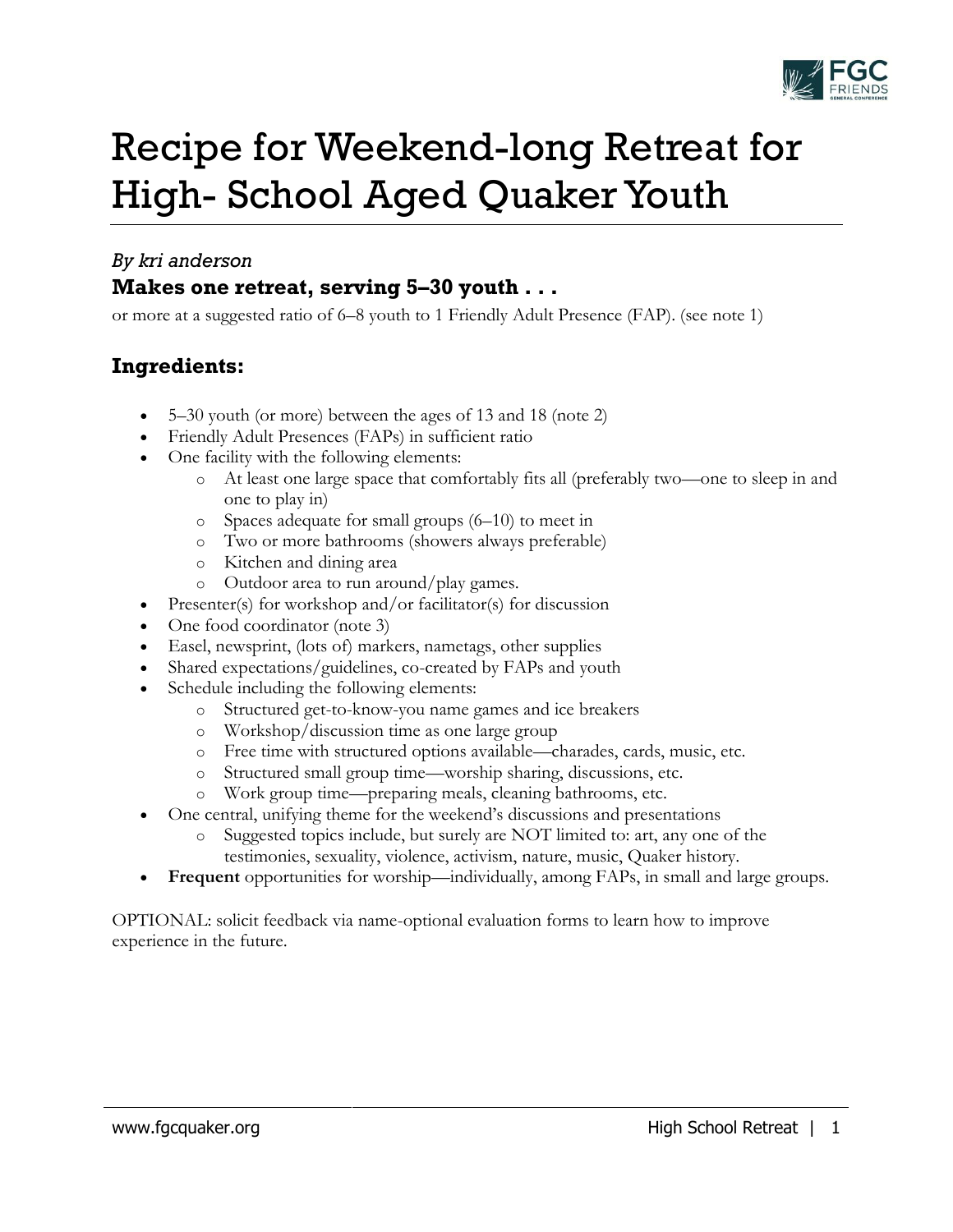

# **Preparation:**  *PUBLICITY:*

Because youth this age are differently aware of time and deadlines than adults, it is advisable to wait to publicize local youth events until about a month or two ahead of time. I usually alert the parents with more advanced notice, as they tend to appreciate that sort of thing, but wait until two months before the event to post/send out fliers and registration forms.This timeline is predicated on a regular schedule that the youth come to rely on, such as quarterly or bi-monthly events. This flier should include the time, date, and location of the event, as well as the theme and names of presenters, if known. Registration materials should include a medical release requesting information concerning the youth's insurance, list of current medications, allergies, dietary preferences, and emergency contact information, as well as any other information you deem relevant. The other thing to keep in mind is that teenagers these days are remarkably busy and overscheduled, so if they're already involved in something that feeds their spirit, don't take it personally. Once you've received the registrations, it's a great idea to send out a list of all who have signed up, with phone numbers and addresses, so that registrants can communicate in advance, arrange carpools, and get psyched to see everyone.

#### *FRIENDLY ADULT PRESENCES:*

Convene a meeting of the adults who have volunteered to serve as FAPs for the weekend. This can take place ahead of time, or can happen the first night of the retreat as the youth are arriving. Naturally, this can be more informal with a smaller number of FAPs, but should take place nonetheless. This meeting should review expectations or guidelines for the youth, and your expectations for the role of FAP. You should encourage adults interested in volunteering to reflect carefully on their motivations for working with youth, and to seek clearness about their intention to serve as an empowering, F/friendly adult presence. This means participating fully in the weekend's events, knowing when to step back to allow leadership to emerge from the group, and sharing themselves with the group. It is also advisable to check in daily with the FAPs during the retreat, to provide an opportunity to personally reflect on daily events, group dynamics, and schedule issues. It should be noted here that several yearly meetings have begun requesting background checks on adults who serve as FAPs, providing a level of assurance before inviting them to spend the weekend with the youth. I would submit that youth are often very astute judges of character, and can alert you to potentially inappropriate adults. Ultimately, you will need to decide what level of assurance you feel is required for your peace of mind.

## *ACCOMMODATION:*

Connect with the host meeting or facility well ahead of time to learn of any particular idiosyncrasies or preferences about the location. Ask about expectations for the condition of the facility upon your departure, as well as the location of cleaning supplies and vacuums, and communicate these to the youth. If the retreat will be held at a meetinghouse or location unfamiliar to you, it is helpful to have a local liaison who can negotiate on your behalf. Often, meetinghouses rent space out to other groups, and coordination of who is in what space when should be worked out with plenty of time to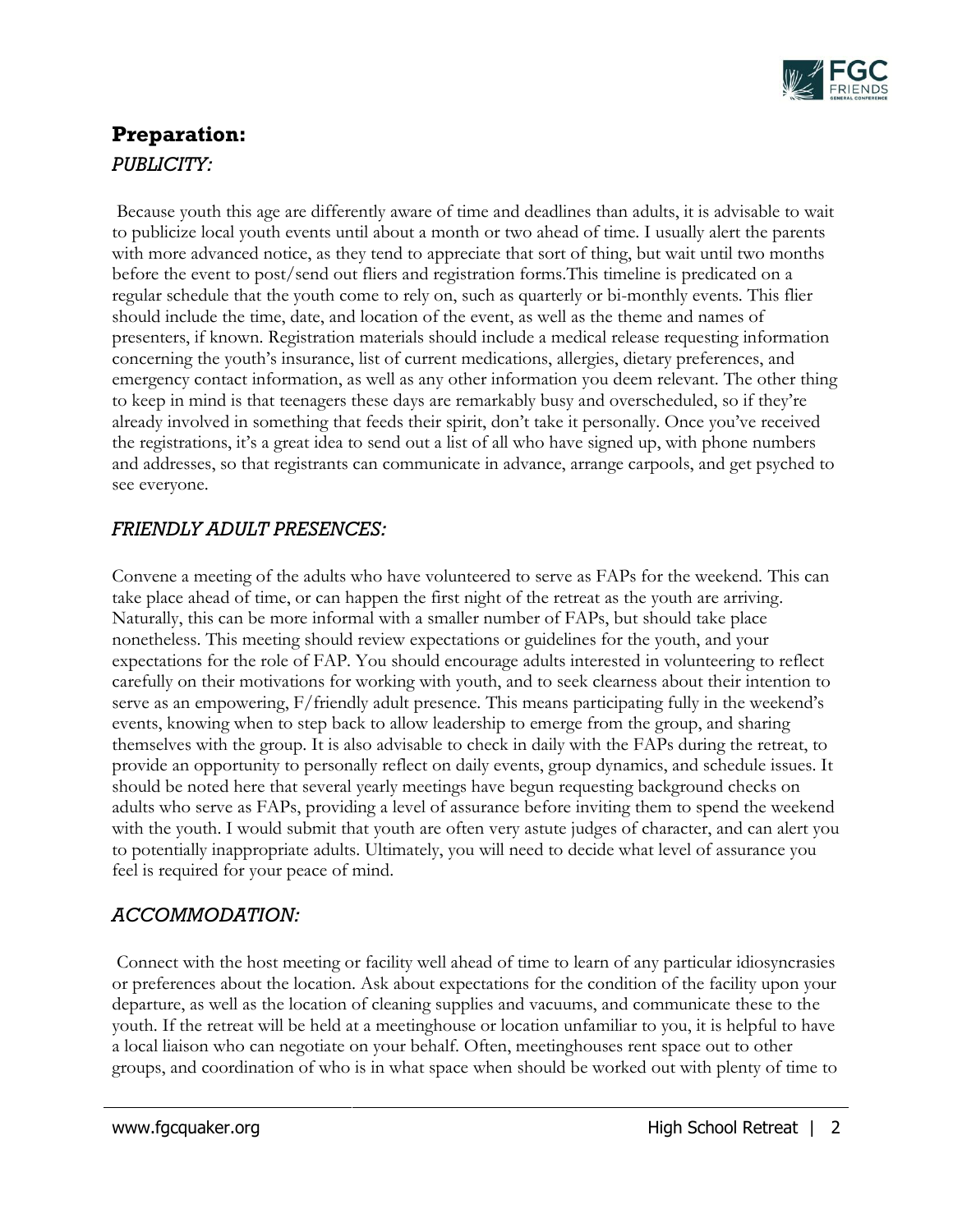

spare. Sometimes it is possible for a retreat to coexist with other activities in the same meetinghouse, depending on the space and noise issues. It is also a common courtesy during a weekend-long retreat for youth and adults to worship with the host meeting that First Day morning.

# **Directions:**

Blend ingredients together over a period of time roughly approximating 7–7:30pm on a Friday evening through Sunday, after worship. Provide address sheets with phone numbers and/or e-mails for youth to connect with each other outside of retreat experience. Ask for help when you need it, learn how to delegate, and breathe a lot. Pray. And have fun.

# **A brief discussion of critical schedule ingredients:**

## *CENTRAL, UNIFYING THEME:*

This provides a shared experience for the whole group, which serves as conversation fodder and a jumping off place for community building. Teenagers can sense when there is a lack of continuity or cohesiveness, and it affects their experience of the retreat.

## *EXPECTATIONS/GUIDELINES, CO-CREATED BY FAPS AND YOUTH:*

These retreats are an opportunity for youth to build community, take risks, and learn about themselves and each other. This is best done within a context of safety, created and maintained by shared expectations of behavior. Enforcement of these guidelines is everyone's responsibility, and creating adversarial relationships (staff vs. youth) is counter-productive to this goal. It is important to encourage the youth to identify what they need to feel safe, and to facilitate a conversation which elicits everyone's expectations.4 This should happen prior to the retreat, or as one of the first activities of the weekend. There cannot be a hidden agenda nor can the FAPs dictate the rules. Cocreating the guidelines is an effective way of modeling the respect you expect to receive (and give), and empowering the youth to take ownership of their program. Once you agree to them, everyone (including the FAPs) must stick to them.

## *STRUCTURED GET-TO-KNOW-YOU NAME GAMES AND ICE BREAKERS:*

These are an important element in creating community. There is something very powerful about saying your name in front of a group of people. These activities provide everyone (that means FAPs, too!) with an opportunity to look silly and loosen up, in preparation for taking greater emotional risks during the weekend. I recommend them even in a group where people know each other, simply because it's a good way to mark a transition into a more vulnerable, more open space for the weekend. I used to minimize the number of games I'd facilitate during a retreat, both because I didn't think of myself as a "games person" and because I wanted to focus on more "meaty" elements of the weekend. I've realized that we underestimate the importance of playing games as a way to build community. Games are the WD-40 of the retreat world.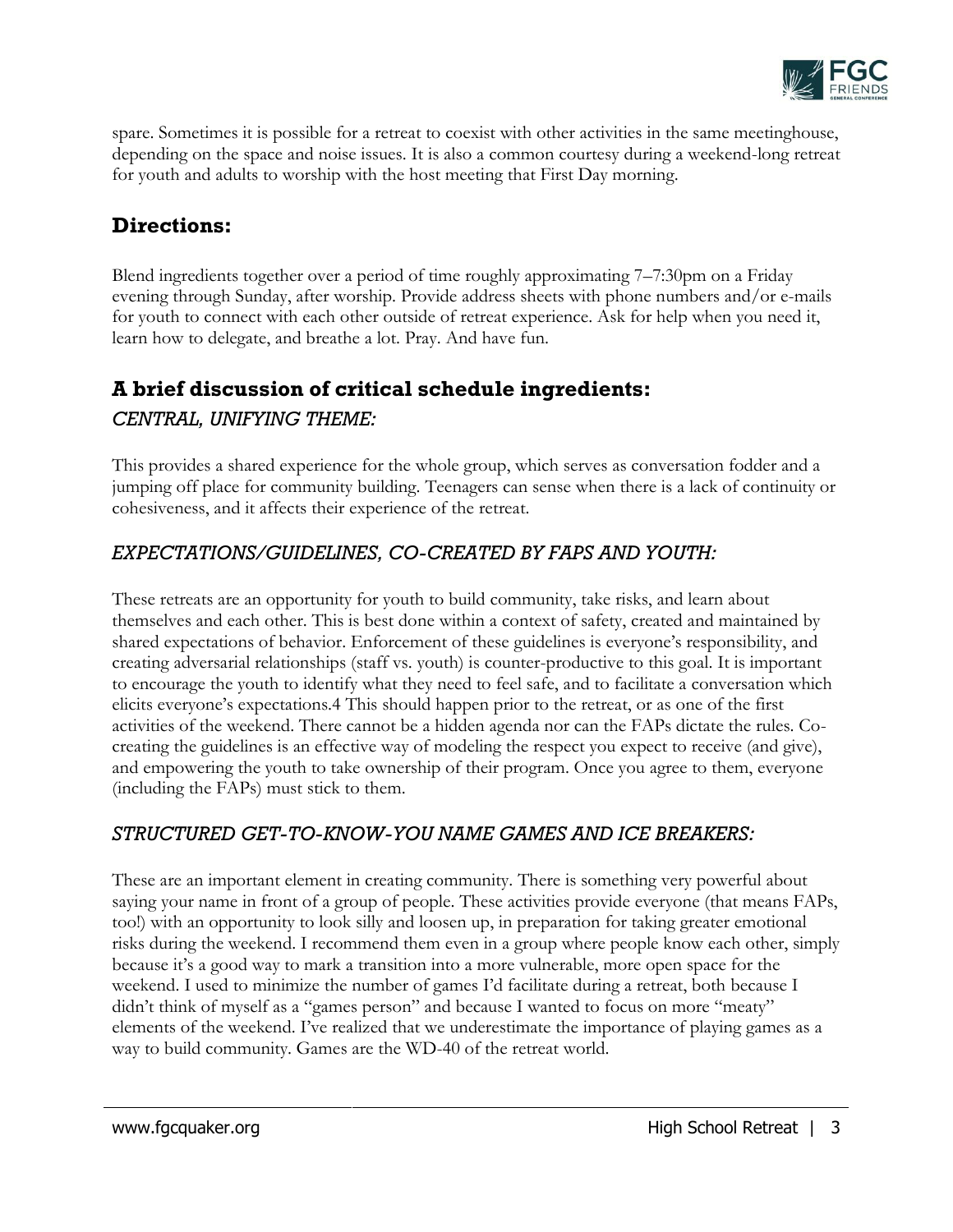

## *WORKSHOP/DISCUSSION TIME AS ONE LARGE GROUP:*

Again, this provides an opportunity for the youth to have a shared experience, which can serve as a jumping-off place for more personal conversation and connection. Also allows for individual members to be heard by everyone in the group.

# *FREE TIME WITH STRUCTURED OPTIONS AVAILABLE (CHARADES, CARDS, MUSIC, ETC):*

I think we tend to grossly underrate the importance of free time. This is the time when personal connections are made, "cuddle puddles" are formed, and participants start to feel rooted in the community. It is critical, however, for some structured activities to be scheduled during free time. This is because not all youth feel comfortable just "hanging out," and need a vehicle through which to make those connections. You can facilitate this by having cards and board games available, or by inviting youth to organize activities for the group.

## *STRUCTURED SMALL GROUP TIME (WORSHIP SHARING, DISCUSSIONS, ETC):*

This provides another critical opportunity for connection. Many youth are overwhelmed by a whole group discussion, and only feel safe to share in smaller settings. This can serve as a microcosm of the community, to practice communication and trust, and connect at a deeper level than possible in a large group. It is also fertile ground for all varieties of leadership to emerge.

## *WORK GROUP TIME (PREPARING MEALS, CLEANING BATHROOMS, ETC):*

This is just another opportunity to build community. Sharing work assignments offers different forms of leadership to blossom, as well as providing an opportunity for bonding and developing group morale. It is also critical for the youth to take care of the space they use, rather than having adults clean up after them.

# *FREQUENT OPPORTUNITIES FOR WORSHIP AND WORSHIP-SHARING (INDIVIDUALLY, AMONG FAPS, IN SMALL AND LARGE GROUPS):*

Building this in serves several purposes. First, it provides an opportunity to stop, reflect, and listen. The pace of these retreats can feel quite hectic at times, simply because the energy level is often through the roof. Older youth are typically pretty good at knowing when they need to slow down, but we can all be reminded from time to time. Secondly, it grounds the retreat in our faith tradition .These retreats are not just a time to hang out. They are a venue for youth to learn about themselves and their faith community, and to make this community, and the traditions it maintains, a meaningful part of their lives. They serve a critical purpose of providing an opportunity to connect, rejuvenate, and nourish oneself; to ground oneself in the Spirit, and find the strength to go back out and witness to the world. Perhaps most importantly, they are a chance for young Friends to explore and deepen their relationship to the Religious Society of Friends, and claim their rightful place in it.